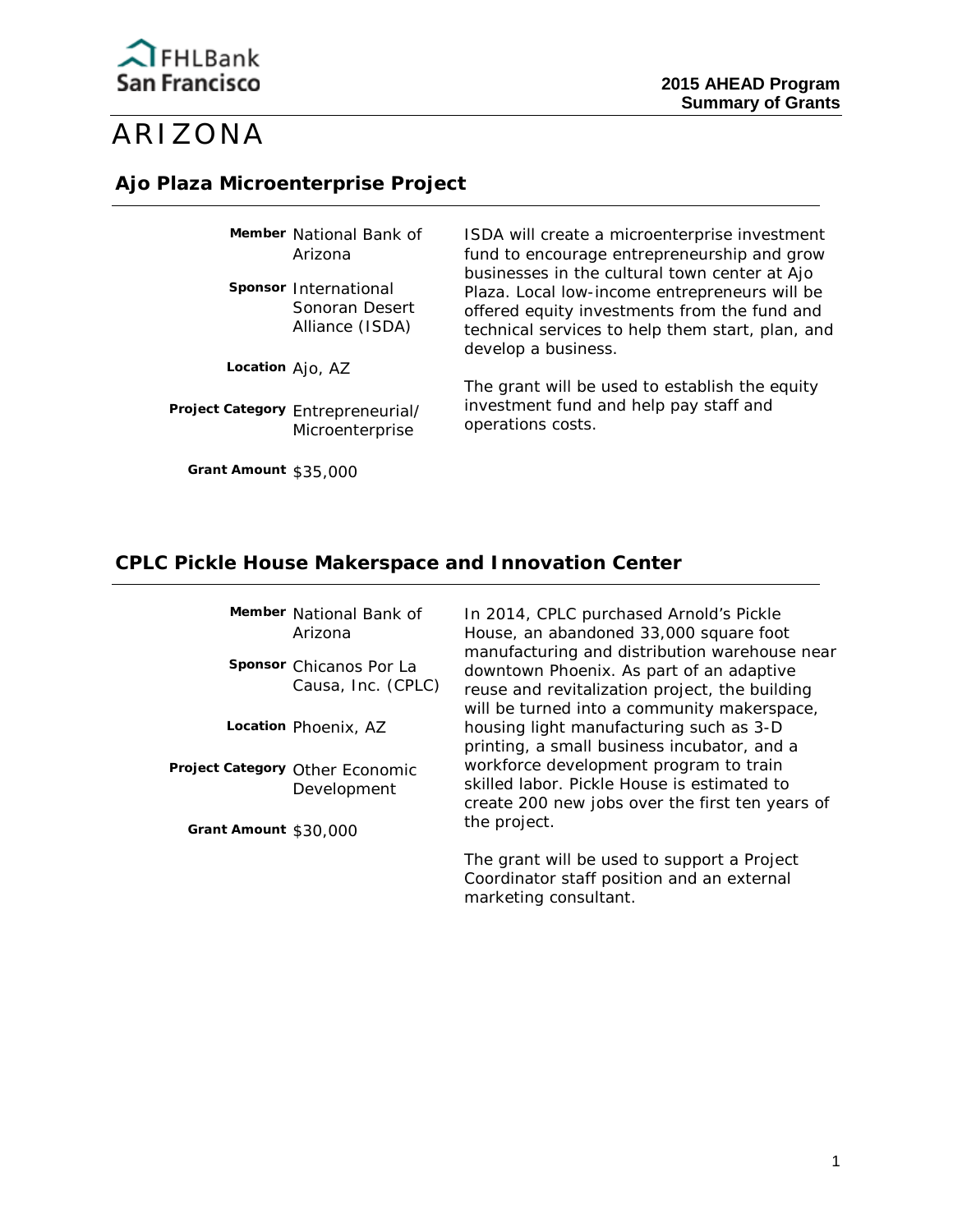### **Expanding Community Employment Options in Phoenix Area for People with Disabilities**

| Member Wells Fargo<br>Financial<br>National Bank | This project is the expansion of a successful<br>employment program that creates supportive<br>work opportunities for developmentally |
|--------------------------------------------------|---------------------------------------------------------------------------------------------------------------------------------------|
| Sponsor Beacon Group                             | disabled individuals in the Phoenix area. New<br>community worksites that offer assembly,                                             |
| Location Phoenix, AZ                             | packaging, collating, and document shredding<br>services to local businesses will provide<br>disabled individuals with training, work |
| Project Category Job Training                    | experience, and support to help them make<br>the transition to full-time employment.                                                  |
| Grant Amount \$35,000                            | The grant will be used to pay for staff to                                                                                            |

develop the worksites and market services to local business.

### **SEDI Dollars for Dreams Microloan Program Expansion**

**Member** Sunwest Bank

 Economic **Sponsor** Sustainable Development Initiative (SEDI)

**Location** Flagstaff, AZ

 **Project Category** Entrepreneurial/ Microenterprise

**Grant Amount** \$20,000

SEDI works with businesses, educational institutions, and government to increase social equity and ecological heath and promote a resilient economy in Northern Arizona. This project will support the expansion of Dollars for Dreams, a microlending program that serves women-owned businesses and Native American community members with little or no credit history or collateral who want to start a small business. After initial program success in one Arizona county in 2014, SEDI intends to expand the program to four additional counties in Northern Arizona, specifically targeting Native American and low-to-moderate income families.

The grant will support a revolving loan fund, staff salaries, and marketing efforts.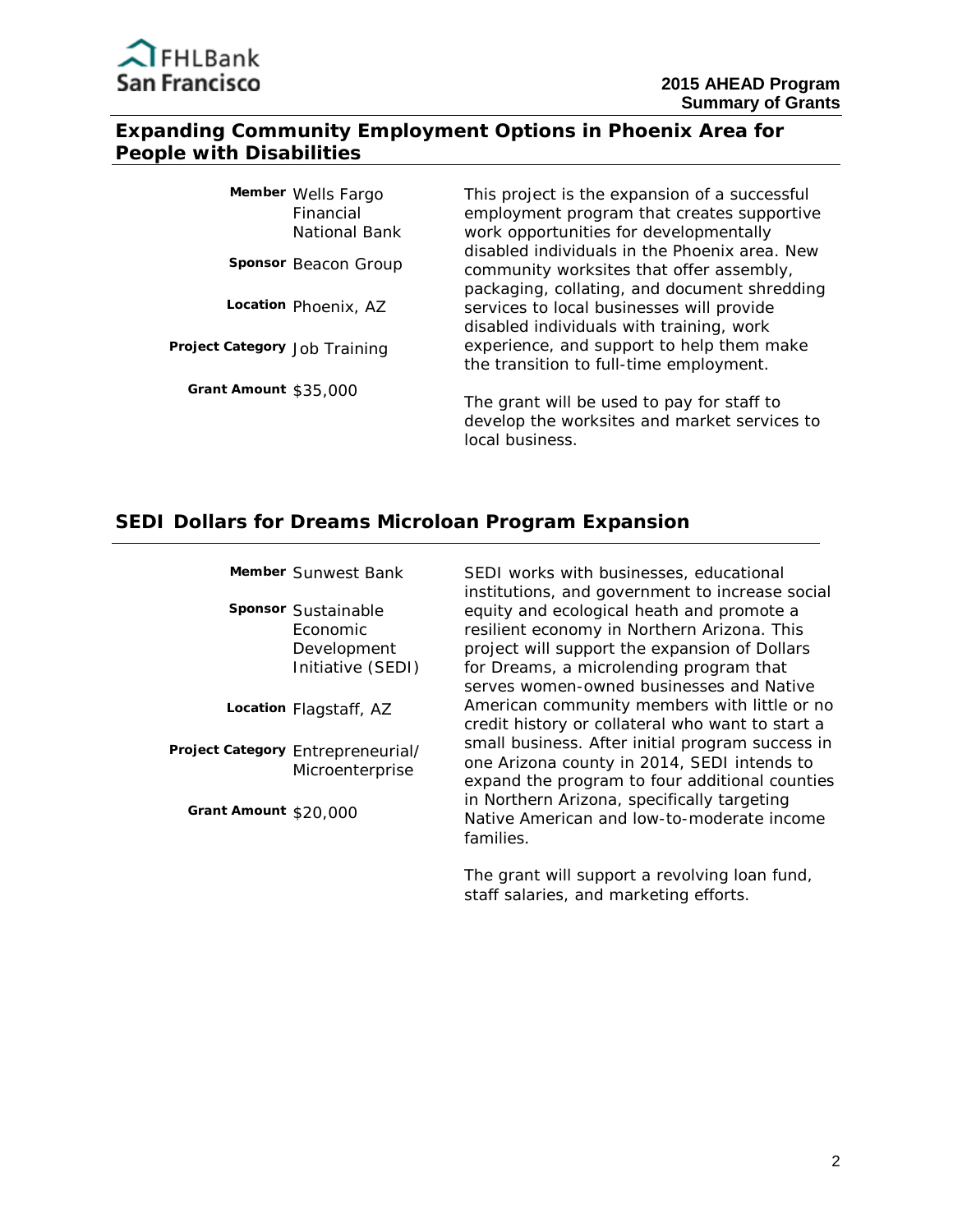

### **Vocational Training for Veterans (VTV)**

|         | Member National Bank of |  |
|---------|-------------------------|--|
| Arizona |                         |  |

 Community **Sponsor** Catholic Charities Services, Inc.

**Location** Phoenix, AZ

 **Project Category** Job Training

**Grant Amount** \$35,000

Vocational Training for Veterans combines a job training program with a social enterprise to help homeless veterans find jobs. Participants will receive personalized career assessments; help preparing an employment plan; work readiness, communication, and personality awareness skills development; and job placement assistance. A café and private-label coffee social enterprise will offer on-the-job work experience, and veterans working in the areas of warehouse assembly, delivery, marketing, and management will be paid a stipend.

The grant will be used for staff and participant training materials, uniforms and safety tools, and worker stipends.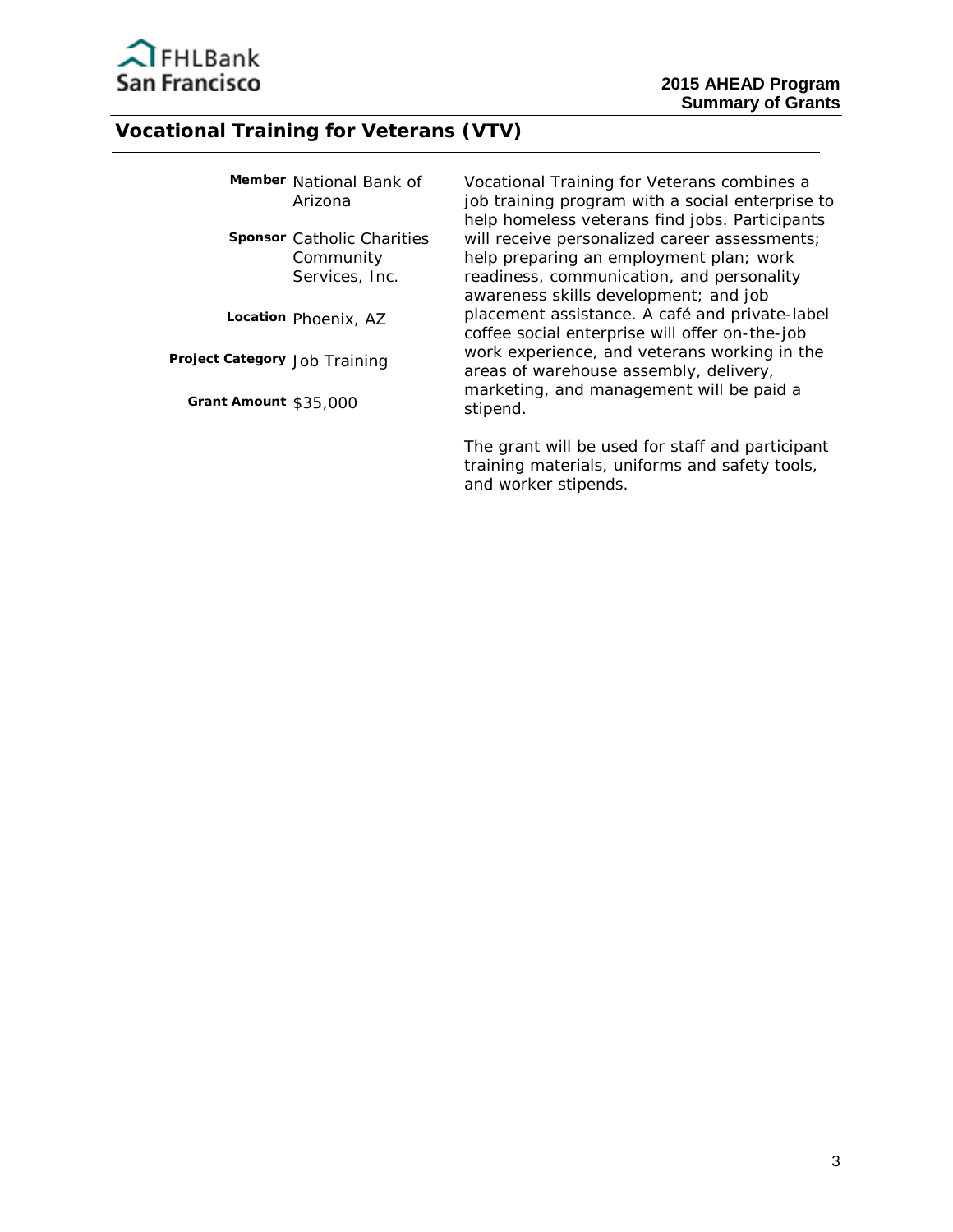

# CALIFORNIA

### **Breaking the Cycle of Poverty for Low- to Moderate-Income Richmond Women Through Small Business Ownership**

**Sponsor** Renaissance Entrepreneurship Center (REC)

**Location** Richmond, CA

**Project Category** Entrepreneurial/ Microenterprise

**Grant Amount** \$30,000

Member MUFG Union Bank In 2014, REC took over the programs and services of the defunct Women's Initiative. These much-needed, women-focused programs and services, offered in both English and Spanish, include small business training classes and workshops, financial education and support services, individual consulting and technical assistance. The programs are designed to assist women in building skills, accessing resources and networks, and gaining the confidence needed to become successful small business owners.

> The grant will help pay staff and overhead expenses for the Richmond program.

## **Build EIFD (Enhanced Infrastructure Financial Districts) Database and Vet EIFD Consultants for Statewide Access**

**Member** Mississippi Valley Company

**Sponsor** California Community Economic Development Association (CCEDA)

**Location** Los Angeles, CA

**Project Category** Technical Assistance

**Grant Amount** \$30,000

This research project will compile and analyze information on the use of EIFD alternative funding structures and explore how nonprofit practitioners can best access these funding sources for community development activities in California. Legal and consulting experts in the field that have a track record or related experience in using this innovative financial tool will be identified and indexed. Based on the research, a resource guide will be produced and training provided to community development stakeholders interested in using EIFDs.

The grant will be used to pay a consultant to prepare the resource guide and to fund program oversight, training, outreach, and project management.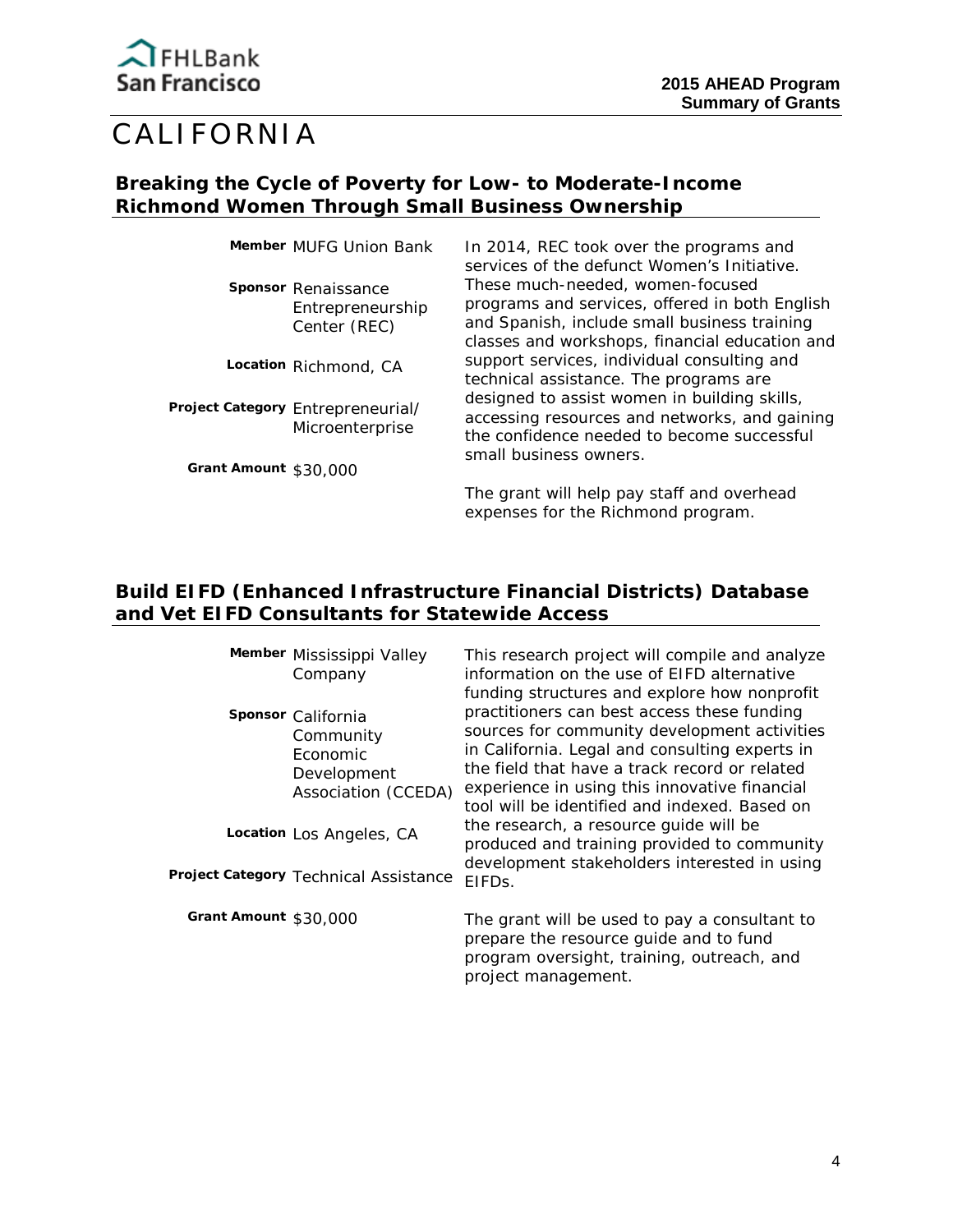

#### **Business Conversions Incubator**

| Member New Resource<br>Bank                          | Project Equity is launching a business<br>conversions incubator to help retiring business<br>owners and interested employees develop    |
|------------------------------------------------------|-----------------------------------------------------------------------------------------------------------------------------------------|
| Sponsor Project Equity                               | plans to create worker-owned enterprises, with<br>business assets and economic and professional                                         |
| Location Oakland, CA                                 | opportunities transferred from owner to<br>employees. Targeted to successful companies                                                  |
| Project Category Entrepreneurial/<br>Microenterprise | with low-wage workers, Project Equity will<br>provide technical assistance, coaching,<br>education, facilitation, mentoring, and access |
| Grant Amount \$30,000                                | to pre-screened funders.                                                                                                                |

The grant will be used to pay for staff to recruit, advise, and coordinate businesses interested in conversion.

#### **ChildCare Ventures**

| Member Mendo Lake Credit |
|--------------------------|
| Union                    |

**Sponsor** Santa Cruz Community Ventures (SCCV)

**Location** Watsonville, CA

**Project Category** Entrepreneurial/ Microenterprise

**Grant Amount** \$20,000

SCCV will offer business coaching and workshops, aimed at improving affordable care options for low-income families, to childcare centers and family caregivers. The project will focus on a Watsonville community struggling with high unemployment, poverty, and health disparities. Technical assistance will help educate organizations and caregivers on how to best leverage their skills and services to operate a successful business. Business coaching for childcare providers and center directors will be provided via one-on-one consultation with a sponsoring staff member. Workshops will also be offered to educate the community and improve the quality of infant and toddler care.

The grant will pay for staff, consultants, and supplies.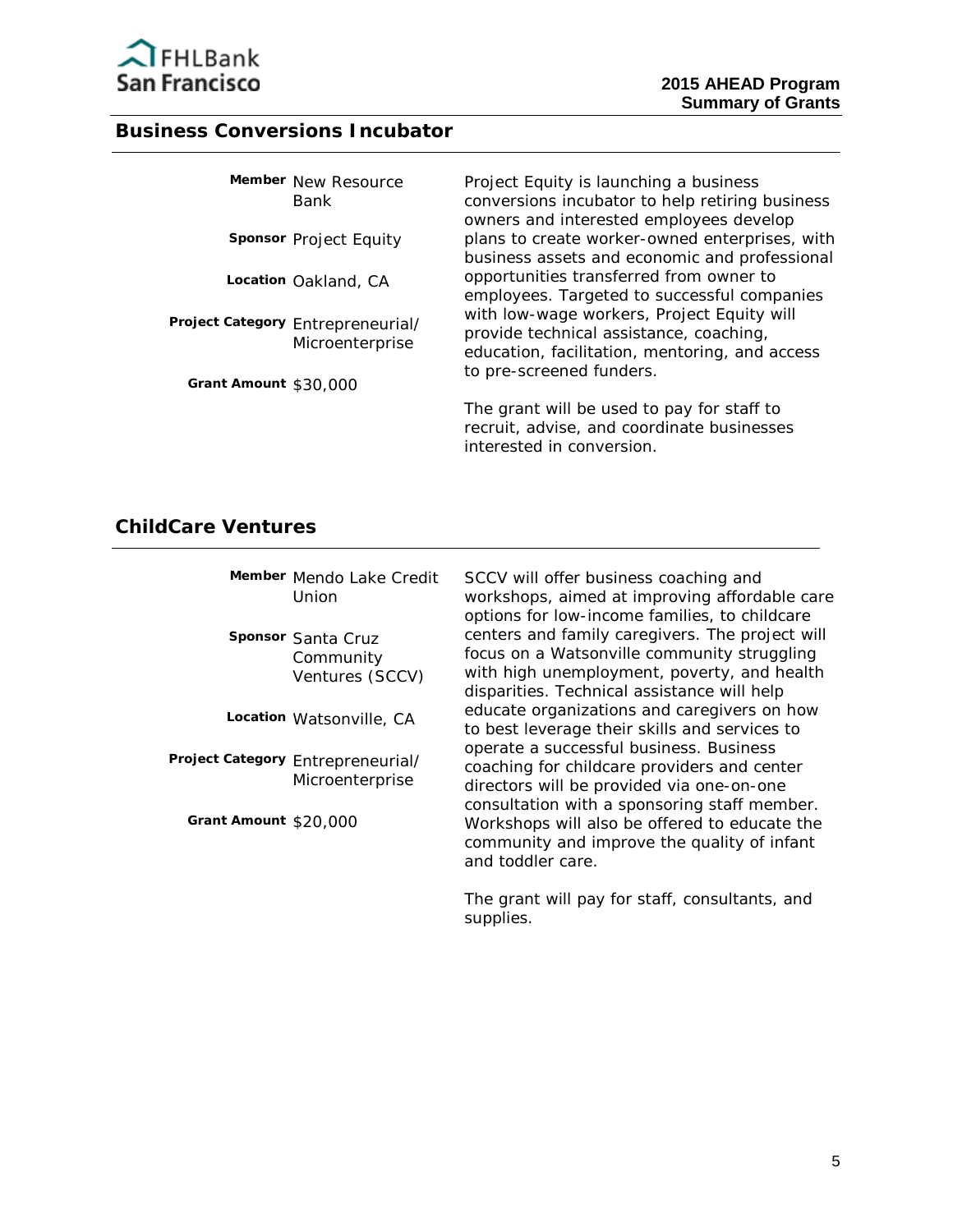

# **CREDIT Assistance – Creating Refugee Economic Development and Independence Through Assistance**

| Member Western Alliance<br>Bank                              | The IRC will implement this project to assist<br>vulnerable refugees in San Diego in building a<br>credit history and becoming economically self-                                             |
|--------------------------------------------------------------|-----------------------------------------------------------------------------------------------------------------------------------------------------------------------------------------------|
| Sponsor The International<br>Rescue Committee,<br>Inc. (IRC) | sufficient. The project will provide 164 unique<br>clients with access to credit-building loans,<br>auto loans, career training loans, and small<br>business Ioans. Clients will also have an |
| Location San Diego, CA                                       | opportunity to improve financial literacy and<br>credit management skills.                                                                                                                    |
| Project Category Other Economic<br>Development               | The grant will help support staff positions.                                                                                                                                                  |

**Grant Amount** \$30,000

# **El Monte Promise Foundation/Scholars Savings Program**

|                       | Member East West Bank                | The Scholars Savings Program, administered<br>by the El Monte Promise Foundation, aims to                                                   |
|-----------------------|--------------------------------------|---------------------------------------------------------------------------------------------------------------------------------------------|
|                       | <b>Sponsor</b> Community Partners    | promote college savings among grade school<br>students, and offers a matching contribution to                                               |
|                       | Location El Monte, CA                | savings for lower-income immigrant families<br>whose children are likely to be the first                                                    |
|                       | Project Category Financial Education | generation to attend college. In parallel to the<br>launch of the savings program, two local<br>school districts have agreed to develop and |
| Grant Amount \$30,000 |                                      | incorporate district-wide financial education<br>programming for students in first through<br>eighth grades.                                |
|                       |                                      | The grant will be used to fund staffing,                                                                                                    |

stipends for teachers, and financial education curriculum and materials.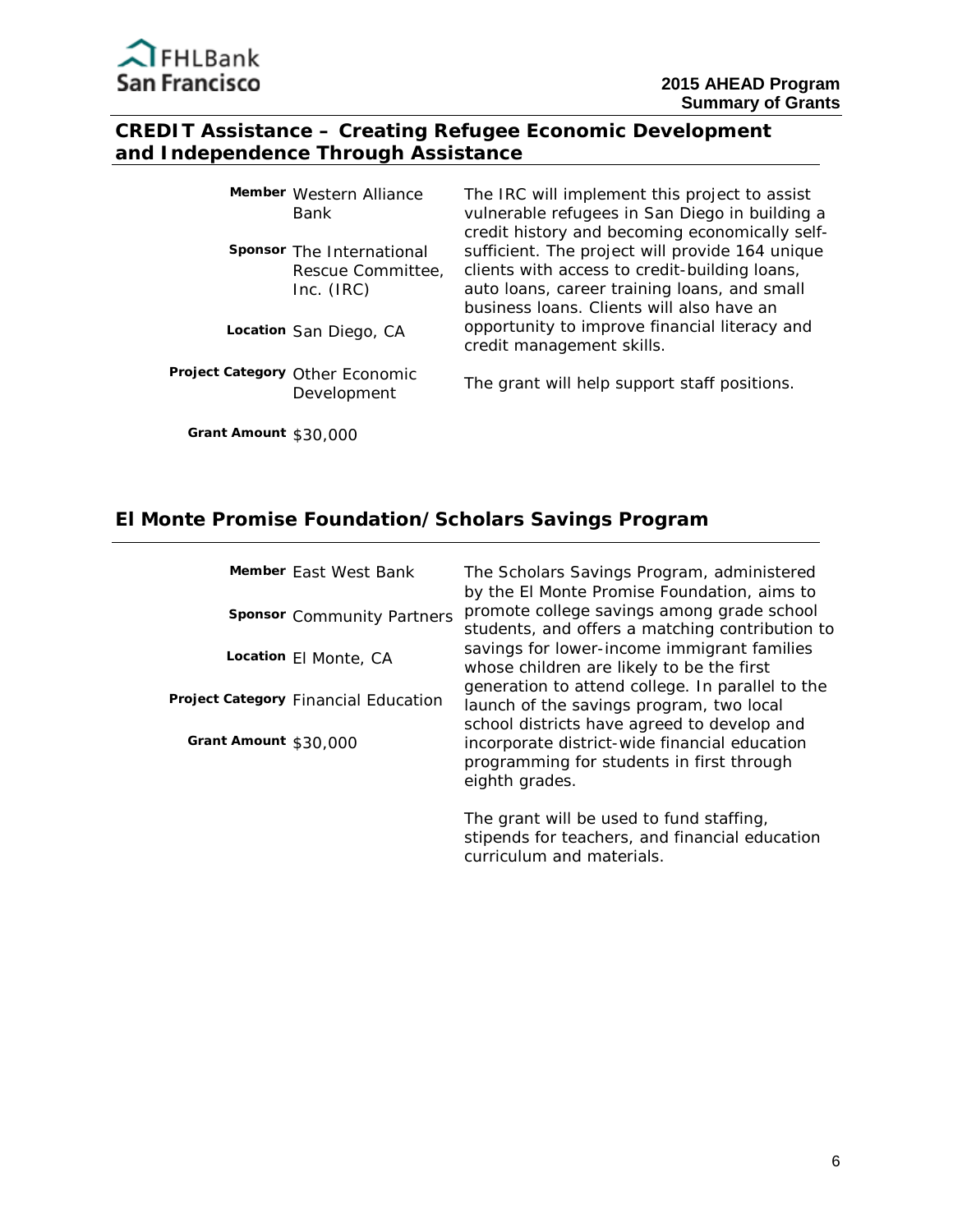

#### **Employment Training Center (ETC)'s Green Construction Training and Workforce Education Programs**

|                               | Member Silicon Valley Bank                 | Targeting one of the highest state recidivism<br>rates in the country, currently at 78.3%, this                                                                                                   |
|-------------------------------|--------------------------------------------|---------------------------------------------------------------------------------------------------------------------------------------------------------------------------------------------------|
|                               | Sponsor Asian Neighborhood<br>Design, Inc. | project will expand a successful ETC program<br>to engage the ex-offender population.<br>Intensive job training and a variety of case                                                             |
|                               | Location San Francisco, CA                 | management and counseling services will be<br>provided to address the needs of recently                                                                                                           |
| Project Category Job Training |                                            | released individuals who are most at risk of<br>returning to prison. To better prepare                                                                                                            |
| Grant Amount $$40.000$        |                                            | participants for jobs and re-integration into<br>society, the program will focus on increasing<br>literacy, earning GEDs, and obtaining driver's<br>licenses or other appropriate identification. |
|                               |                                            | The grant will help fund part-time staff                                                                                                                                                          |

positions and the development of training materials.

### **Eviction Prevention for Families At Risk of Homelessness**

**Member** Beneficial State Bank

**Sponsor** Hamilton Family Center

**Location** San Francisco, CA

**Project Category** Social Services

**Grant Amount** \$30,000

Hamilton Family Center's Project EveryChild, an eviction prevention and rapid re-housing program, provides families facing eviction with legal services, mediation with landlords, case management, and financial assistance to pay back rent. By preventing evictions, the project will reduce the demand for shelter beds while helping families, and especially children, avoid the trauma of homelessness. This initiative is intended to help the organization scale up the eviction prevention component of Project EveryChild.

The grant will be used to fund direct assistance to clients in the form of eviction prevention grants, and to support case managers working directly with families.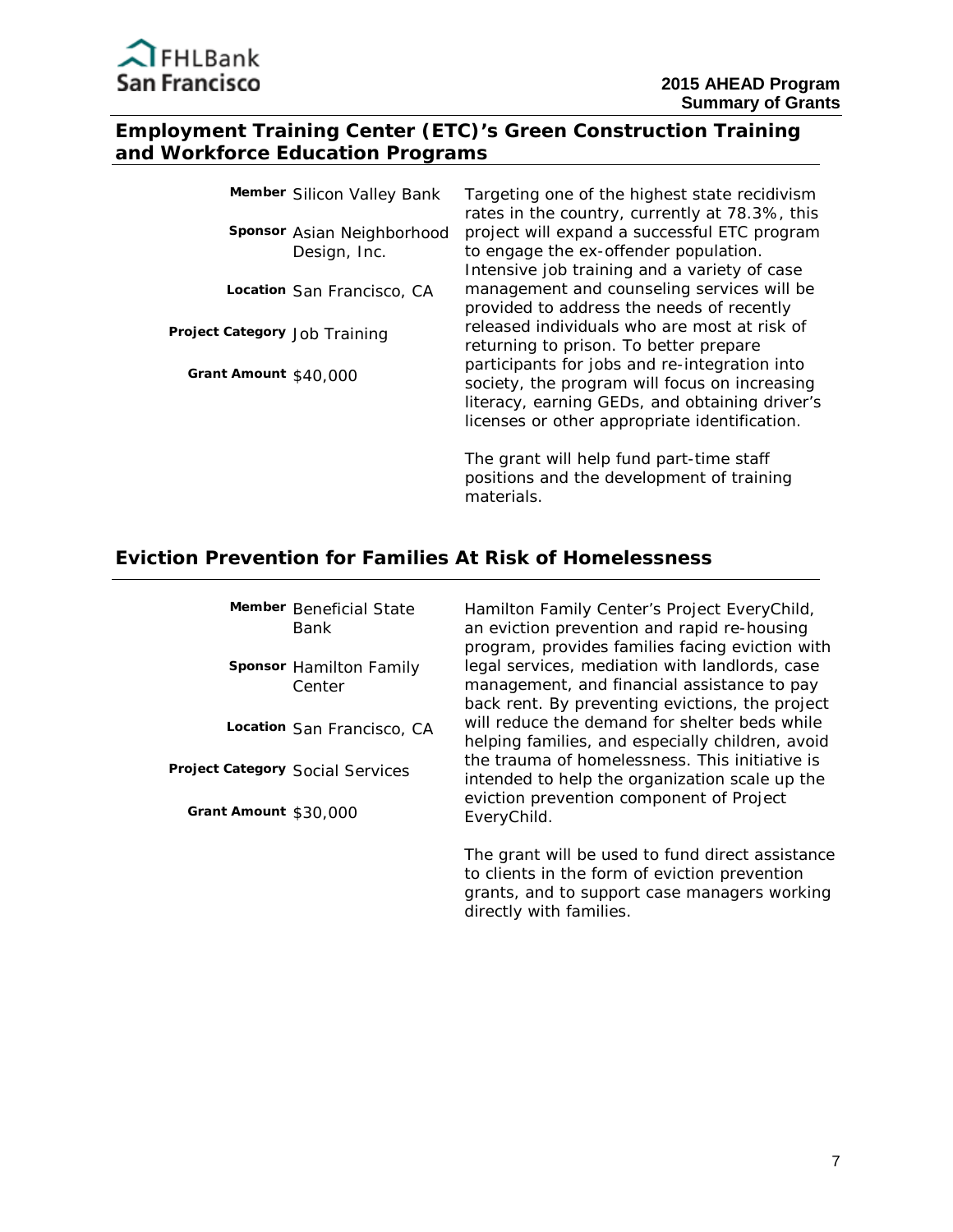

### **First-Time Homebuyer Education and Supportive Services Program**

|                       | Member Mendo Lake Credit<br>Union                                     | NCIHA serves seven federally-recognized<br>Native American tribes in Northern California,<br>and has over 35 years of experience in                                                   |
|-----------------------|-----------------------------------------------------------------------|---------------------------------------------------------------------------------------------------------------------------------------------------------------------------------------|
|                       | <b>Sponsor Northern Circle</b><br>Indian Housing<br>Authority (NCIHA) | affordable housing development and housing<br>services. As the only HUD-approved housing<br>counseling agency in Mendocino and Lake<br>Counties, the organization serves an otherwise |
|                       | Location Ukiah, CA                                                    | neglected population. This project will help<br>NCIHA expand their capacity to host more                                                                                              |
|                       | Project Category Housing Initiative                                   | workshops focused on first-time homebuyer<br>education. Their successful workshop                                                                                                     |
| Grant Amount \$20,000 |                                                                       | curriculum includes culturally sensitive<br>financial literacy education and housing<br>counseling.                                                                                   |

The grant will support administrative staff positions.

#### **Fresno Economic Development and Investment Fund**

**Member** Premier Valley Bank

**Sponsor** FUSE Corps

**Location** Fresno, CA

 **Project Category** Capacity Building

**Grant Amount** \$30,000

FUSE Corps connects local government and civic leaders with a professional entrepreneur, called a FUSE Fellow, in an effort to more effectively address the biggest challenges facing their local communities. Fellows bring innovative approaches to local government and accelerate the impact of successful solutions. This project will recruit a Fellow who will work with the Mayor of Fresno to build stronger relationships between government, business, and nonprofit partners, and to collectively address job creation and economic development. The Fellow will develop an economic development plan that incorporates an investment fund to support early-stage capitalization of promising local businesses.

The grant will fund an 18-month FUSE Fellow position.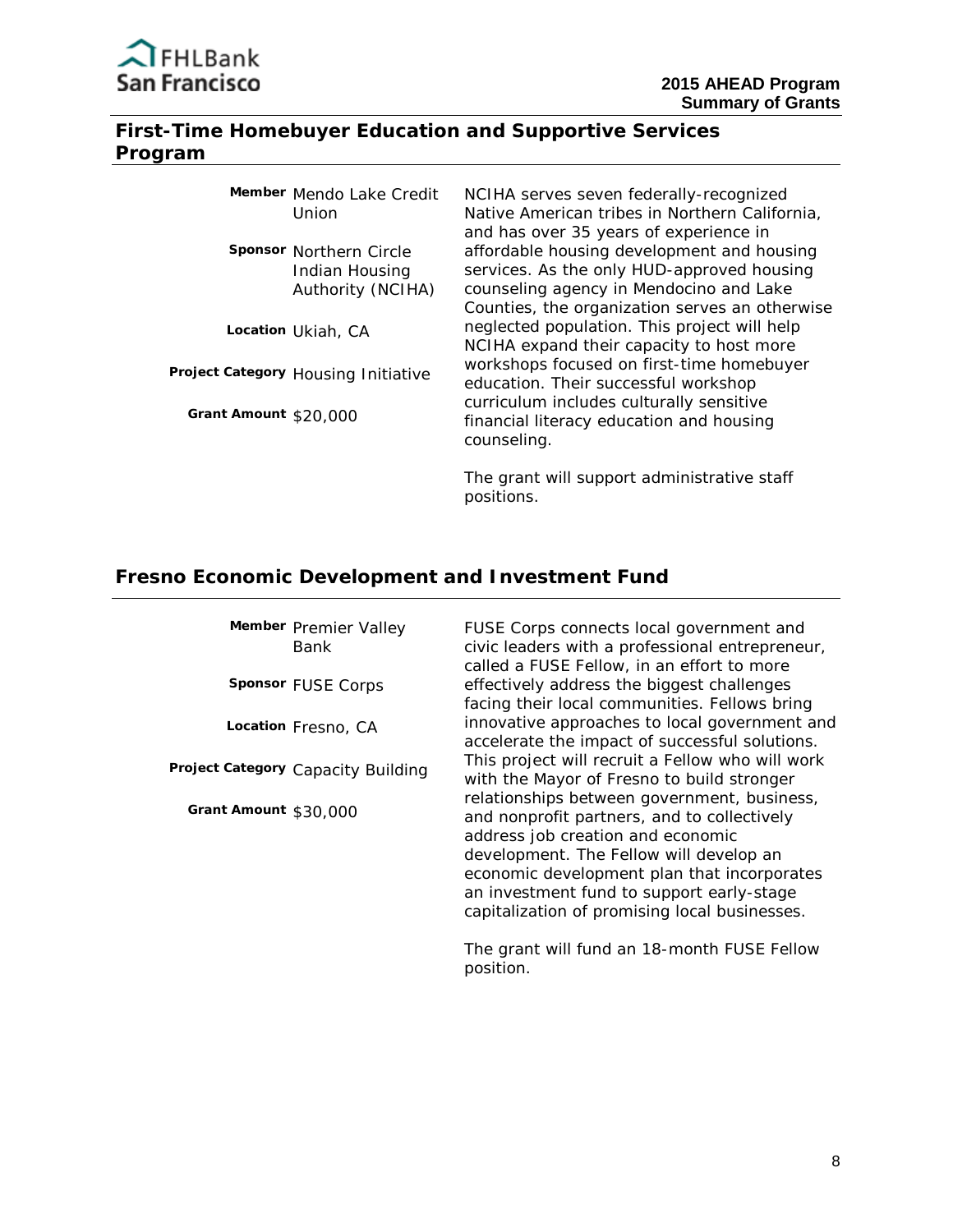

# **Greening the Urban Landscape**

|                       | Member MUFG Union Bank                               | Through a combination of tree planting and<br>land stewardship, environmental education and                                                                                       |
|-----------------------|------------------------------------------------------|-----------------------------------------------------------------------------------------------------------------------------------------------------------------------------------|
|                       | Sponsor Urban Releaf                                 | research, and mentoring and employing at-risk<br>youth and hard-to-hire adults, Urban Releaf is                                                                                   |
|                       | Location Oakland, CA                                 | revitalizing under-served communities,<br>particularly those with little to no greenery.                                                                                          |
|                       | Project Category Entrepreneurial/<br>Microenterprise | This project will focus on expanding the<br>organization's social enterprises and job<br>training programs, which consist of tree<br>planting and landscaping services, resale of |
| Grant Amount \$20,000 |                                                      | handcrafted products from recycled wood, and<br>a formal arborist training program that offers<br>at-risk youth part-time employment.                                             |
|                       |                                                      | The grant will help pay for a new full-time<br>social enterprise director's salary, youth                                                                                         |

equipment.

# **Greenlining 360: Center for Collaboration and Revitalization**

|                               | Member First Republic Bank           | The Greenlining Institute recently purchased a<br>dilapidated former bank building in downtown                                                                                                                  |
|-------------------------------|--------------------------------------|-----------------------------------------------------------------------------------------------------------------------------------------------------------------------------------------------------------------|
|                               | Sponsor The Greenlining<br>Institute | Oakland to create new office space that the<br>organization will share with other nonprofits.<br>To renovate the property, the Greenlining                                                                      |
|                               | Location Oakland, CA                 | Institute will engage a general contractor who<br>will work with a local job training program to                                                                                                                |
| Project Category Job Training |                                      | establish a workforce apprenticeship program<br>for the renovation. Apprentices will be drawn<br>from low-income communities in the East Bay                                                                    |
| Grant Amount \$35,000         |                                      | and paid a living wage to work on the project.<br>Greenlining will also collaborate with local<br>green building and technology companies to<br>create a green jobs component of the<br>apprenticeship program. |
|                               |                                      | The graph will be used to cover the sects of the                                                                                                                                                                |

The grant will be used to cover the costs of the apprenticeship and training programs.

training stipends, and commercial landscaping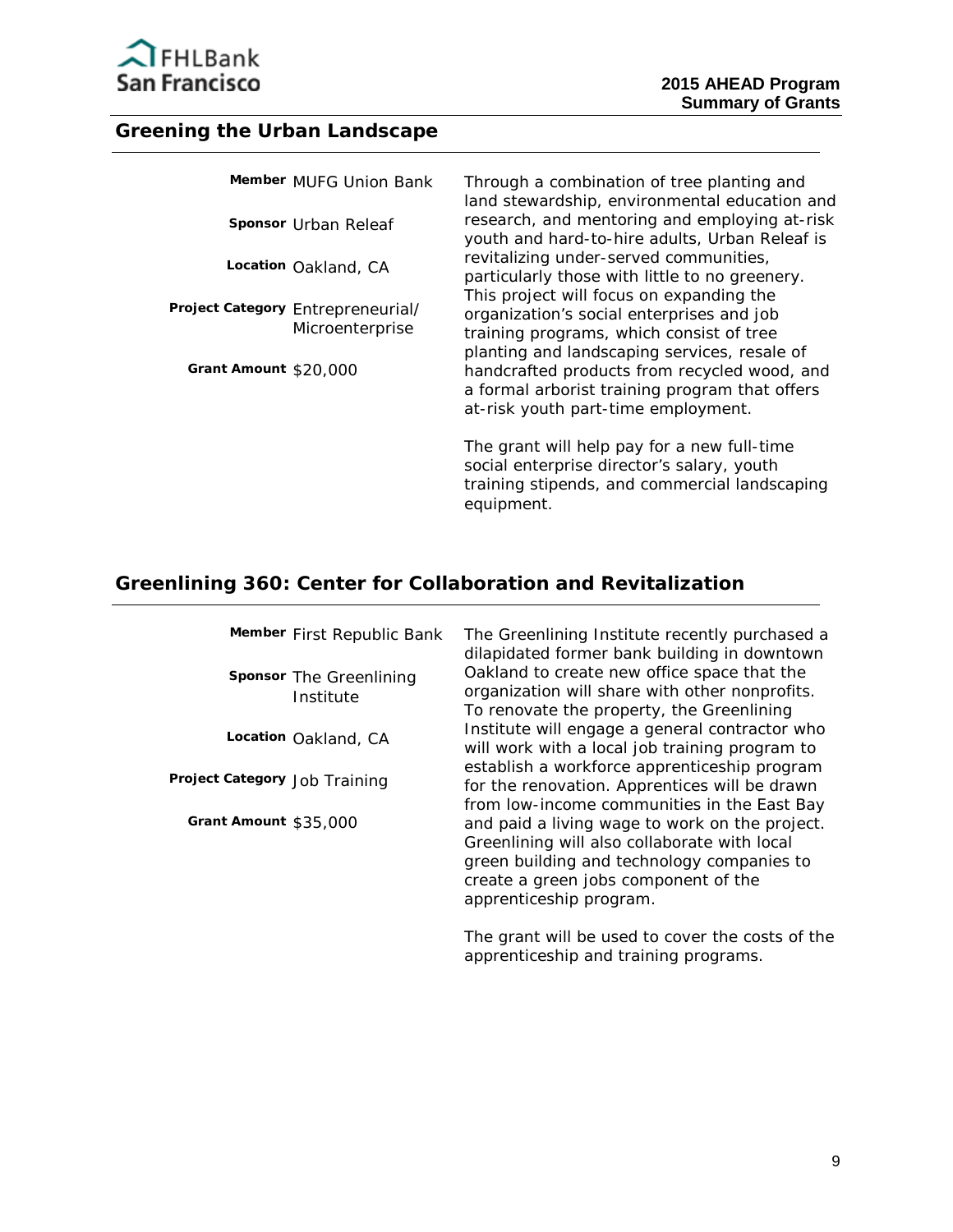

# **Habitat for Humanity Santa Cruz County**

|                       | Member Santa Cruz                                                  | To help address affordable housing needs in                                                                                                                                               |
|-----------------------|--------------------------------------------------------------------|-------------------------------------------------------------------------------------------------------------------------------------------------------------------------------------------|
|                       | County Bank                                                        | this high-cost community, Habitat SCC will<br>partner with senior homeowners at risk of                                                                                                   |
|                       | Sponsor Habitat for Humanity<br>Santa Cruz County<br>(Habitat SCC) | losing their homes to build accessory dwelling<br>units (ADUs) that can provide a new home for<br>the senior who intends to rent out their own<br>home. Once the ADU is completed and the |
|                       | Location Santa Cruz, CA                                            | senior homeowner moves in, the main house<br>will be rehabilitated and rented to a low-                                                                                                   |
|                       | Project Category Housing Initiative                                | income family. Habitat SCC will also partner<br>with Senior Network Services to offer case                                                                                                |
| Grant Amount \$20,000 |                                                                    | management services to the senior<br>homeowner. Habitat SCC will thoroughly<br>document each phase of this program to                                                                     |
|                       |                                                                    | create a model that can be replicated<br>elsewhere.                                                                                                                                       |

The grant will fund staff positions and cost of documenting the program for replication.

# **Huckleberry Youth Program – Marin: Huckleberry Teen Health Program**

| Member First Republic Bank            | Huckleberry Youth Programs provides at-risk<br>youth in San Francisco and Marin counties with                                                                                                                                     |
|---------------------------------------|-----------------------------------------------------------------------------------------------------------------------------------------------------------------------------------------------------------------------------------|
| Sponsor Huckleberry<br>Youth Programs | a continuum of safety-net services. In<br>partnership with Marin Community Clinics, a<br>Federally Qualified Health Center, this program                                                                                          |
| Location San Rafael, CA               | will offer linguistically- and culturally-sensitive<br>health education, mental health services, and                                                                                                                              |
| Project Category Social Services      | substance abuse counseling and treatment to<br>at-risk youth and young adults in Marin<br>County. During the grant period, the program                                                                                            |
| Grant Amount \$20,000                 | is expected to reach 160 individuals in need of<br>mental health services and 90 individuals in<br>need of substance abuse counseling or<br>treatment, and will provide health education<br>workshops to over 1,500 young people. |
|                                       | The grant will help pay staff and general<br>operating expenses.                                                                                                                                                                  |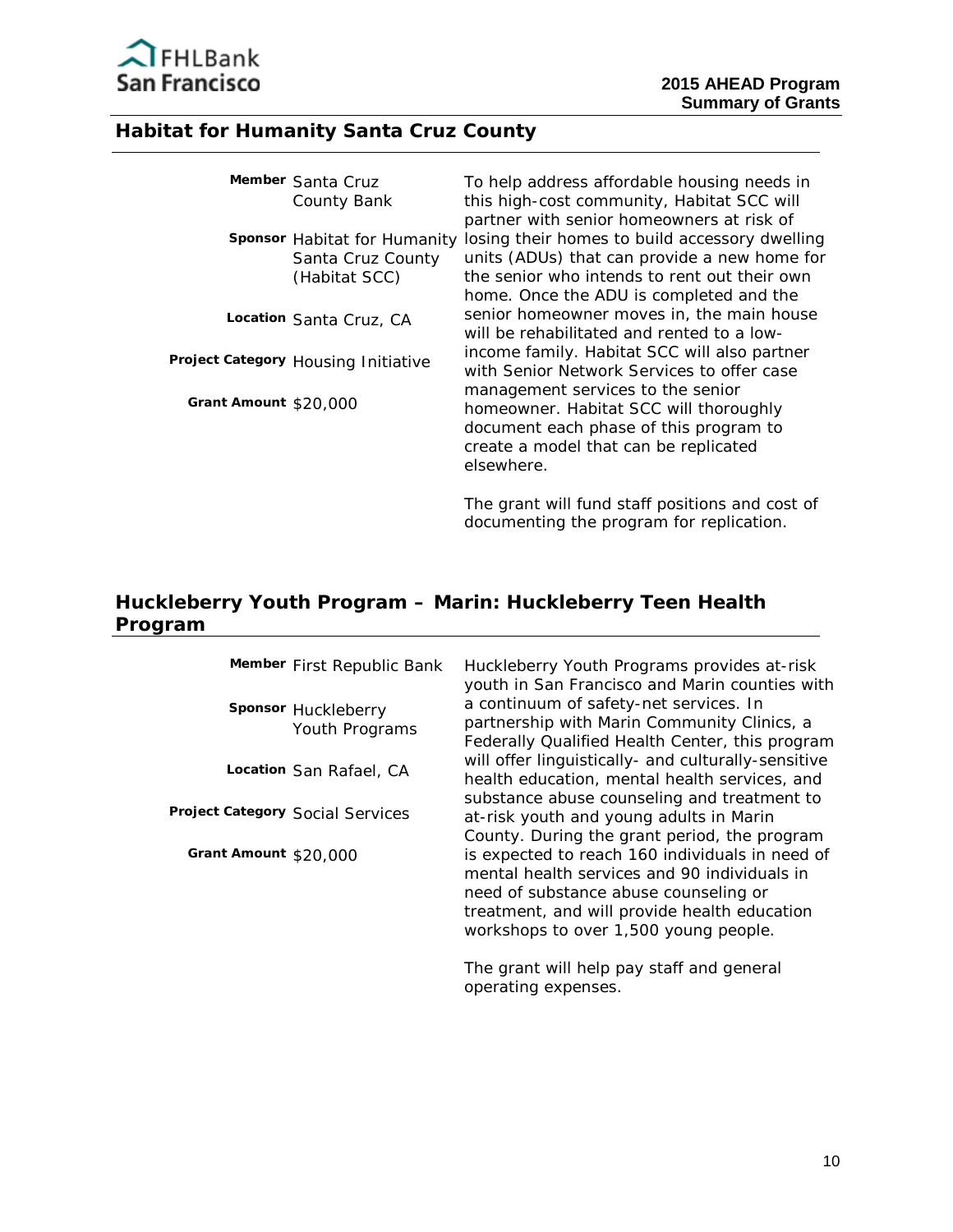

# **Lending Circles Project**

| Member Wells Fargo<br>Financial<br>National Bank | To encourage financially stable communities,<br>Rubicon will establish Lending Circles at two<br>East Bay sites. Lending Circles pool           |
|--------------------------------------------------|-------------------------------------------------------------------------------------------------------------------------------------------------|
| Sponsor Rubicon Programs                         | participants' monthly payments together to<br>establish a rotating loan fund that participants<br>use to reduce debt or pay bills. Rubicon will |
| Location Richmond, CA                            | partner with Mission Asset Fund, creator of<br>Lending Circles, to report payments to the                                                       |
| Project Category Financial Education             | credit bureaus each month, which will help<br>participants rebuild or establish credit.                                                         |
| Grant Amount $$45,000$                           | The grant will be used to pay for a Lending<br>Circles community license and fund project                                                       |

management staff positions.

# **Planting Justice's Urban Farm and Incubation Center**

| Member Northern California<br>Community Loan<br>Fund (NCCLF) | This project will support the launch of Planting<br>Justice's Urban Farm and Incubation Center, a<br>5-acre farm that will serve as a center for<br>sustainable economic development, focused on |
|--------------------------------------------------------------|--------------------------------------------------------------------------------------------------------------------------------------------------------------------------------------------------|
| Sponsor Planting Justice                                     | growing organic foods, creating green jobs and<br>incubating green businesses, and promoting                                                                                                     |
| Location El Sobrante, CA                                     | economic justice for communities in the San<br>Francisco Bay Area. Ten formerly incarcerated                                                                                                     |
| Project Category Capacity Building                           | individuals and at-risk youth will have living-<br>wage green jobs at the farm, which will<br>produce over 200,000 pounds of local organic                                                       |
| Grant Amount \$40,000                                        | food, about 25% of which will be distributed to<br>low-income neighborhoods at sliding scale<br>prices through a mobile farmers market and<br>weekly produce boxes.                              |

The grant will be used to hire a full-time farm manager and to subsidize wages for salaried staff.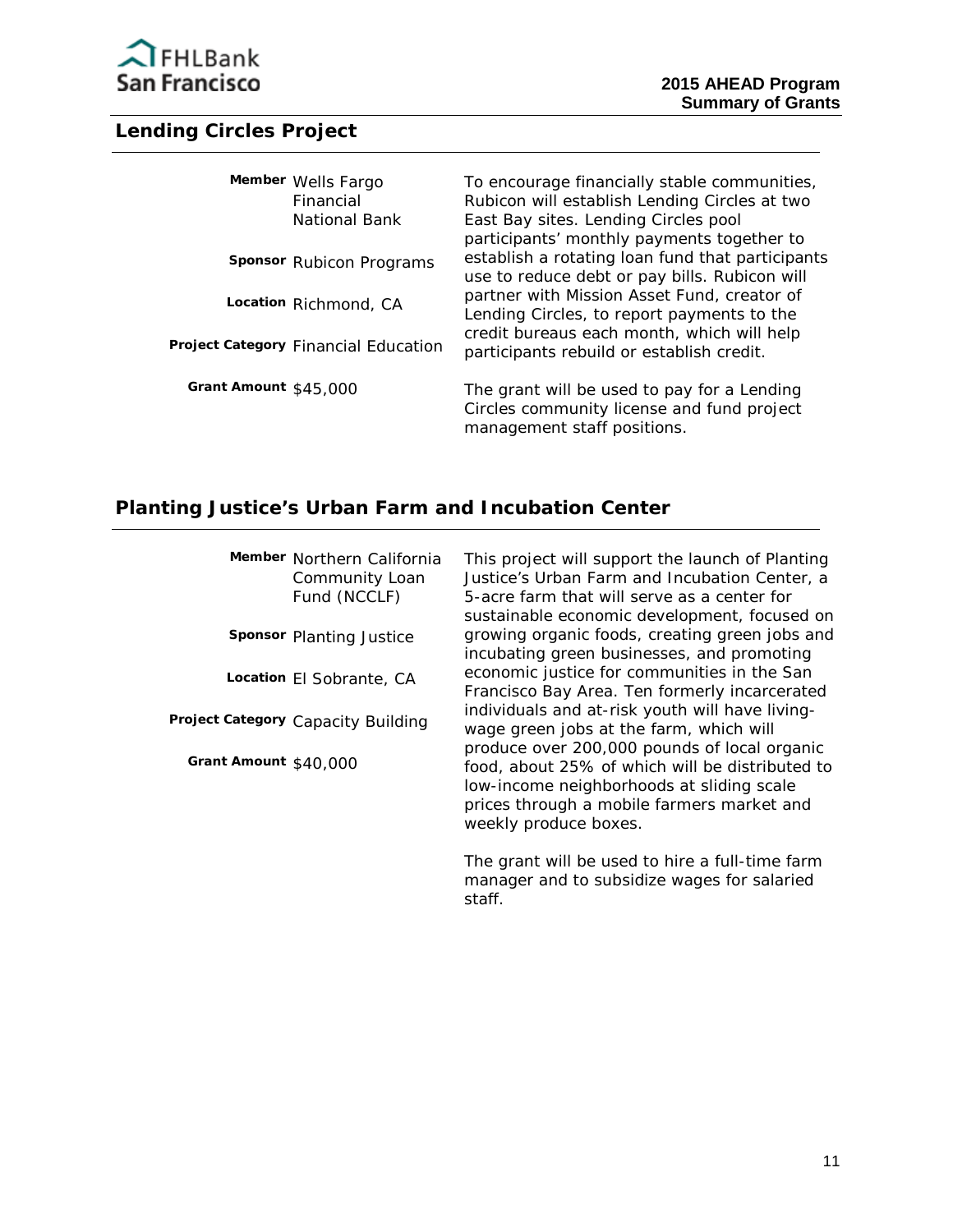

#### **Recycling Internship and Apprenticeship Program**

| Member Beneficial State<br>Bank  | Civicorps, located in West Oakland, operates<br>the largest nonprofit recycling program in the<br>East Bay while offering an accredited high                          |
|----------------------------------|-----------------------------------------------------------------------------------------------------------------------------------------------------------------------|
| <b>Sponsor</b> Civicorps Schools | school diploma program with a 75%<br>graduation rate for 18-26 year olds. This                                                                                        |
| Location Oakland, CA             | program is designed to create 20 internships<br>that will enable low-income young adults who                                                                          |
| Project Category Job Training    | are not planning to attend college to pursue<br>careers in the recycling, waste management,                                                                           |
| Grant Amount \$20,000            | and truck transportation industries.                                                                                                                                  |
|                                  | The grant will help pay for a part-time career<br>counselor, training materials, program<br>equipment and software, and uniforms and<br>safety equipment for interns. |

### **Rural California Asset-Building Network: 2015-16 Expansion Project**

**Member** Charles Schwab Bank

**Sponsor** California Coalition for Rural Housing (CCRH)

**Location** Sacramento, CA

**Project Category** Financial Education

**Grant Amount** \$30,000

This project will expand CCRH's Rural Asset-Building Network, which is dedicated to building wealth, promoting financial literacy, and creating housing opportunities in rural California communities. Expansion plans include new partnerships with Habitat for Humanity chapters and other "sweat equity" housing developers and with nonprofit rent-toown programs, along with the implementation of Individual Development Accounts for firsttime homebuyers. The expansion will also pilot innovative new models for homeownership and asset-building involving manufactured housing and mobile homes.

The grant will be used to increase staff capacity to coordinate new partnerships and provide technical assistance to these new partners.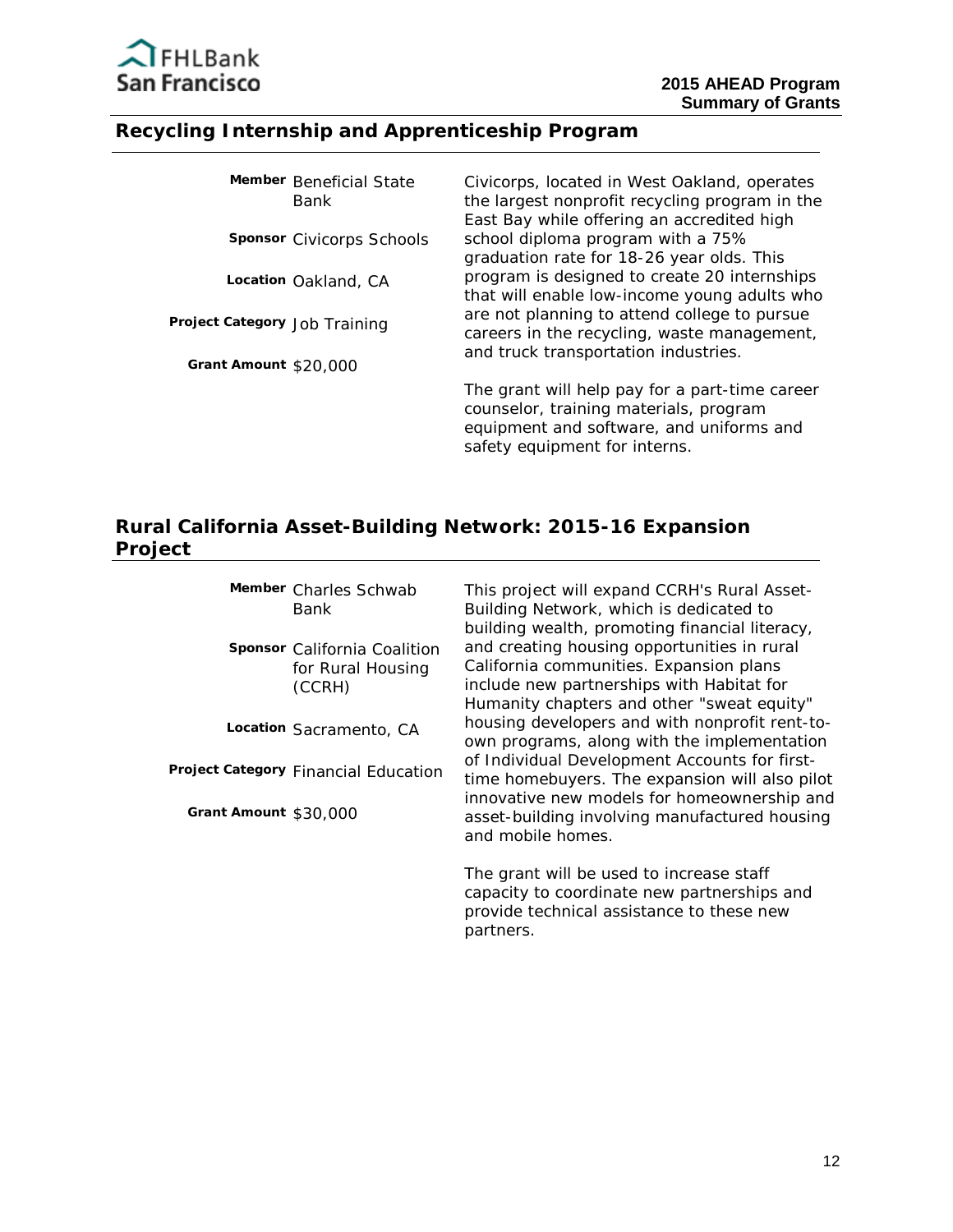

#### **Rural Communities Infrastructure Fund**

|                       | Member Rabobank                                  | PUCDC is dedicated to improving the living<br>conditions of agricultural workers and low-                                                                                                                          |
|-----------------------|--------------------------------------------------|--------------------------------------------------------------------------------------------------------------------------------------------------------------------------------------------------------------------|
|                       | Sponsor Pueblo Unido<br>Community<br>Development | income families in the eastern Coachella Valley<br>of California. This project will expand the<br>sponsor's Rural Communities Infrastructure<br>Corporation (PUCDC) Fund, which provides small loans, ranging from |
|                       | Location La Quinta, CA                           | \$5,000-\$75,000, for capital improvements at<br>existing mobile home parks for farmworkers,<br>called "Polancos." These Polancos were a                                                                           |
|                       | Project Category Other Economic<br>Development   | response to the lack of affordable housing for<br>farmworkers in the Valley, but in most cases<br>the infrastructure doesn't meet local housing                                                                    |
| Grant Amount \$20,000 |                                                  | codes. This project will provide ongoing lending<br>and technical assistance for at least five mobile<br>home projects.                                                                                            |

The grant will be used to support staff salaries and operating costs.

#### **Ruth's Place**

**Member** City National Bank Responsible **Sponsor** Coalition for Community Development (CRCD)

**Location** Los Angeles, CA

 **Project Category** Capacity Building

**Grant Amount** \$20,000

Ruth's Place is a new drop-in center for homeless youth, aged 18-24, in South Los Angeles. Located on the ground floor of CRCD's Broadway Apartments affordable housing complex, the center will provide a safe place for youth to be during daytime hours, with access to food, showers, clothing, and transportation. The center will serve as an entry point into the sponsor's "Coordinated Entry System," which links clients to CRCD's other resources, including permanent supportive housing, intensive case management, mental health services, and youth-centered education, legal advocacy, and workforce development programs.

The grant will be used to support a salary for the first full-time manager at Ruth's Place.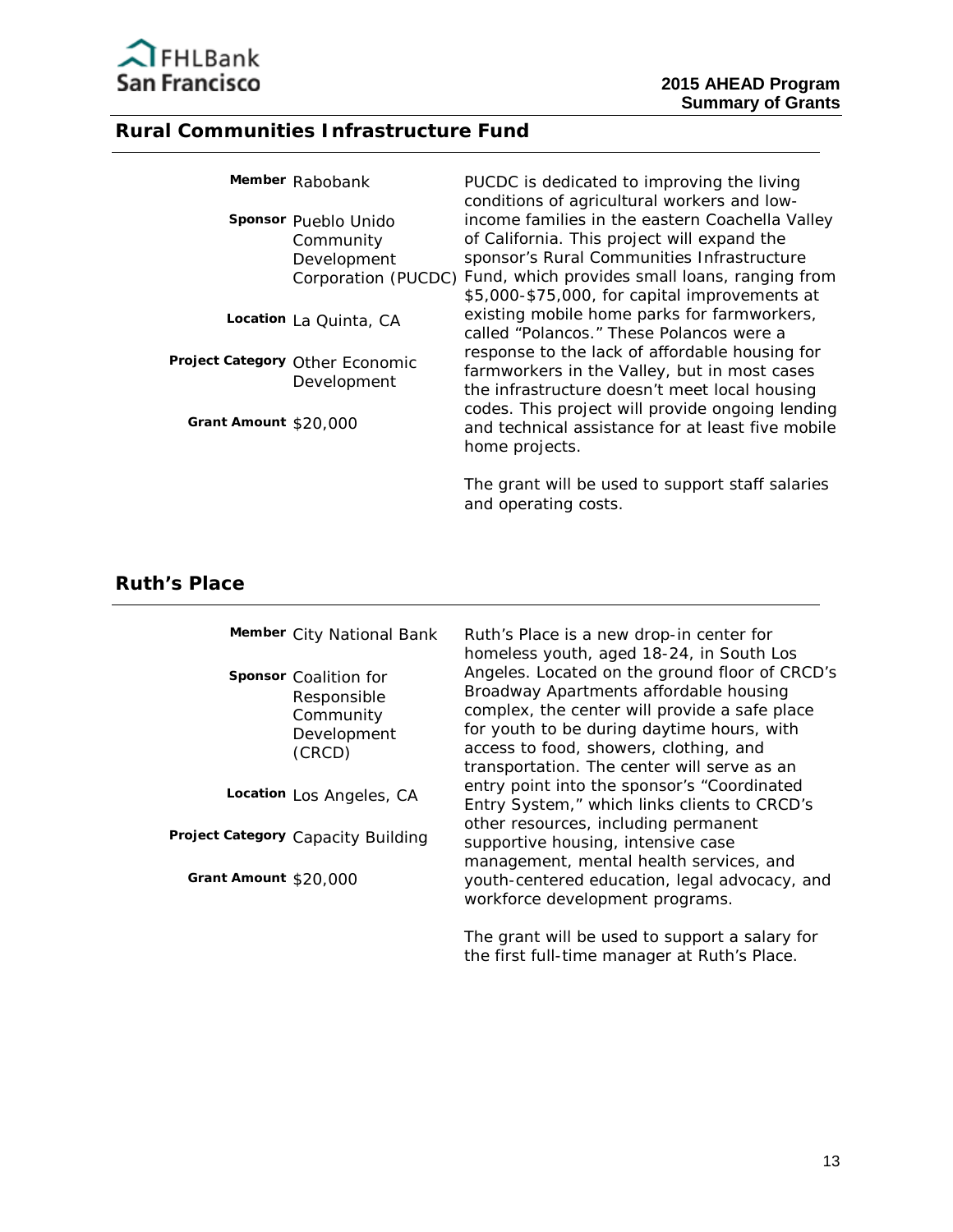

#### **Sacramento Center for Urban Agriculture**

|                               | Member Rabobank                                             | This project will establish the Sacramento<br>Center for Urban Agriculture on City-owned                                                                                                                                      |
|-------------------------------|-------------------------------------------------------------|-------------------------------------------------------------------------------------------------------------------------------------------------------------------------------------------------------------------------------|
|                               | Sponsor Nehemiah<br>Community<br>Reinvestment<br>Fund, Inc. | land near downtown. The center will support<br>the urban farm movement by offering<br>educational opportunities, including an<br>agriculture-focused career pathway program,<br>and help to reduce food deserts by increasing |
|                               | Location Sacramento, CA                                     | the availability of locally grown organic food.<br>Food will be distributed in low-income                                                                                                                                     |
| Project Category Job Training |                                                             | neighborhoods through local school districts,<br>restaurants, and food banks, and potentially                                                                                                                                 |
| Grant Amount \$50,000         |                                                             | through a Community Supported Agriculture<br>program. Finally, the center will offer<br>workforce development and employment<br>opportunities for at-risk youth through a<br>partnership with a local conservation corps.     |

The grant will support a full-time center manager, a part-time program manager, equipment, and supplies.

### **St. Vincent's Childcare Scholarships for Single Mothers**

**Member** Pacific Western Bank

**Sponsor** St. Vincent's

**Location** Santa Barbara, CA

 **Project Category** Social Services

**Grant Amount** \$20,000

St. Vincent's operates a transitional sharedhousing program for single mothers with children under the age of five who are homeless or need to remove themselves from a violent or abusive home environment. While the women are participating in a 3-6 month welfare-to-work component of the program, their children are enrolled at St. Vincent's early childhood center. The childcare program, which costs \$800-\$1,000 monthly per child, is essential to the success of the participants, enabling them to attend school and seek employment knowing their children are safe.

The grant funds will be used to provide tuition assistance for up to ten children.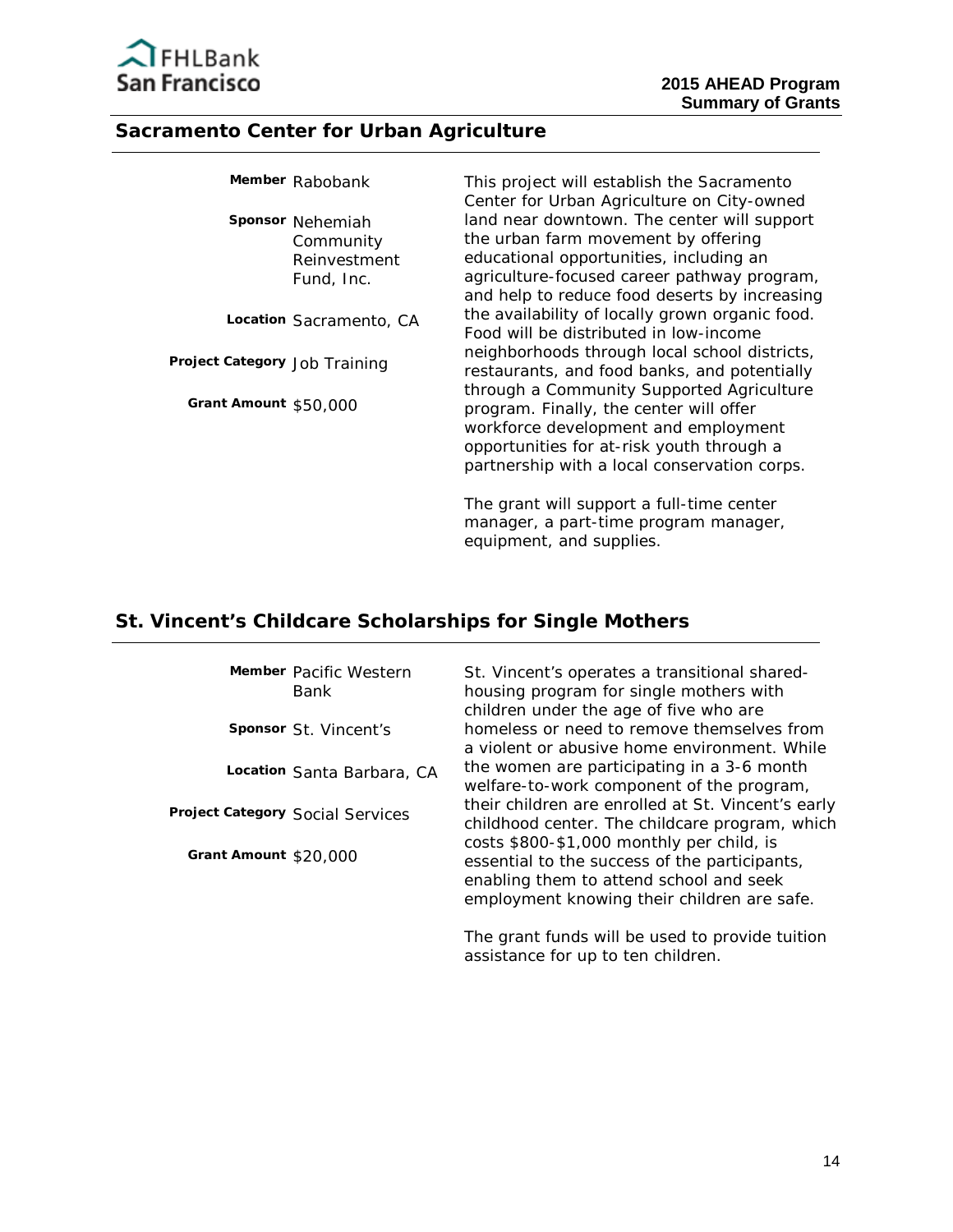

# **Stockton Impact Corps Microloan Program**

|                       | <b>Bank of Central</b><br>California | Member Farmers & Merchants Stockton Impact Corps is a student-run<br>organization at the University of the Pacific<br>offering financial literacy education, small                    |
|-----------------------|--------------------------------------|---------------------------------------------------------------------------------------------------------------------------------------------------------------------------------------|
|                       | Sponsor Stockton<br>Impact Corps     | business consulting, and small business<br>microloans to individuals and entrepreneurs in<br>Stockton. Participating students have an<br>opportunity to gain meaningful experience in |
|                       | Location Stockton, CA                | social entrepreneurship as they assist with<br>workshops, trainings, business operations, and<br>related activities for small business owners.                                        |
|                       | Project Category Entrepreneurial/    |                                                                                                                                                                                       |
|                       | Microenterprise                      | The grant will be used to fund part of the<br>microloan pool and expand organizational                                                                                                |
| Grant Amount \$35,000 |                                      | capacity.                                                                                                                                                                             |

# **Trabajar para Triunfar**

|                       | Member Santa Cruz<br>Community<br><b>Credit Union</b>                | CAB operates the Day Worker Center of Santa<br>Cruz County (DWC), which facilitates the hiring<br>process between employers and day laborers.<br>The organization aims to go beyond job        |
|-----------------------|----------------------------------------------------------------------|------------------------------------------------------------------------------------------------------------------------------------------------------------------------------------------------|
|                       | Sponsor Community Action<br>Board of Santa Cruz<br>County Inc. (CAB) | matching services to help protect day laborers<br>from poor wages and working conditions. This<br>project will increase capacity to focus on<br>developing job opportunities and improving the |
|                       | Location Santa Cruz, CA                                              | quality of services at DWC, which currently<br>facilitates an average of 250 job matches per                                                                                                   |
|                       | Project Category Other Economic<br>Development                       | year. CAB's goal is to increase the number of<br>workers served by 50 unique individuals<br>through this grant.                                                                                |
| Grant Amount \$30,000 |                                                                      | The grant will fund a part-time staff position                                                                                                                                                 |

The grant will fund a part-time staff position.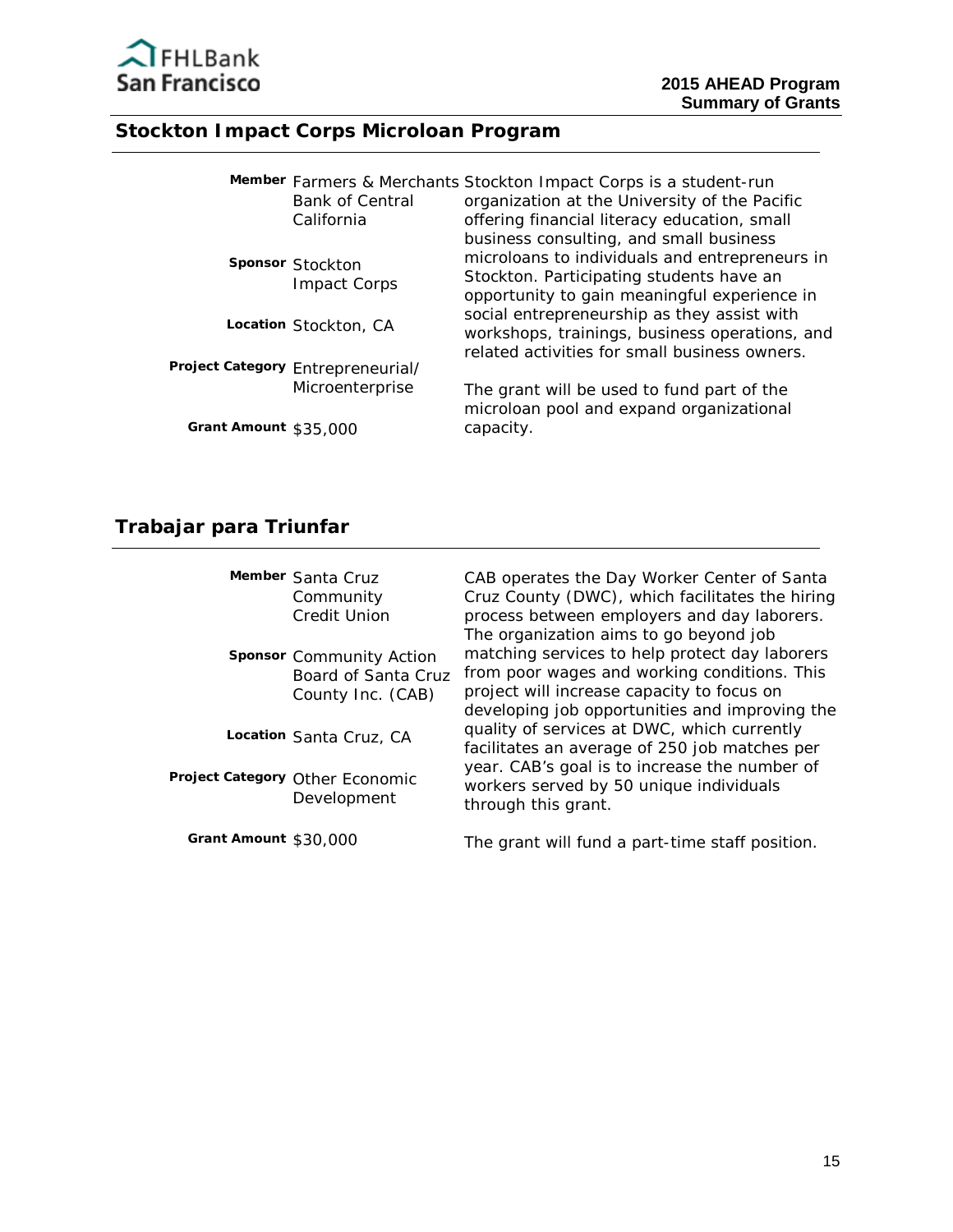

# **Via Esperanza Immediate Response Housing**

|                       | Member Opus Bank                                                                     | Via Esperanza is the first immediate-response<br>housing program for families in Orange                                                                                                                                                |
|-----------------------|--------------------------------------------------------------------------------------|----------------------------------------------------------------------------------------------------------------------------------------------------------------------------------------------------------------------------------------|
|                       | Sponsor Pathways of Hope<br>dba Fullerton<br>Interfaith<br><b>Emergency Services</b> | County, matching low-income families<br>experiencing a housing crisis with services that<br>will lead them to appropriate solutions. The<br>program will offer help with a variety of<br>approaches to the problem, including locating |
|                       | Location Anaheim, CA                                                                 | family and friends who might be able to<br>provide housing, finding permanent housing,                                                                                                                                                 |
|                       | Project Category Social Services                                                     | or identifying eligible housing subsidies for the<br>family. Pathways of Hope will also offer access                                                                                                                                   |
| Grant Amount \$20,000 |                                                                                      | to a network of community-based<br>organizations that can provide further housing<br>support depending on the unique situation of<br>the family in need.                                                                               |
|                       |                                                                                      | The grant will be used to fund salaries for<br>program intake staff and case managers.                                                                                                                                                 |

### **Young 'N LA – Phase 3**

|                       | Member Bank of the West                                         | This project will expand a successful workforce<br>development program serving 14-18 year-old                                                                                                                              |
|-----------------------|-----------------------------------------------------------------|----------------------------------------------------------------------------------------------------------------------------------------------------------------------------------------------------------------------------|
|                       | Sponsor West Angeles<br>Community<br>Development<br>Corporation | African American males from very low-income<br>households in South Los Angeles. Through a<br>combination of peer group-based life skills<br>development activities, mentoring, and<br>engagement with potential employers, |
|                       | Location Los Angeles, CA                                        | participants will gain skills and experience to<br>either build a path to a career or start their                                                                                                                          |
|                       | Project Category Other Economic<br>Development                  | own business. Program staff will recruit,<br>prepare, and connect youth to employers and<br>to resources for obtaining right-to-work<br>documents, and the program will provide                                            |
| Grant Amount \$30,000 |                                                                 | stipends for transportation, transitional<br>housing, food, utilities, and clothing.                                                                                                                                       |
|                       |                                                                 | The grant will help fund staff and program                                                                                                                                                                                 |

expenses.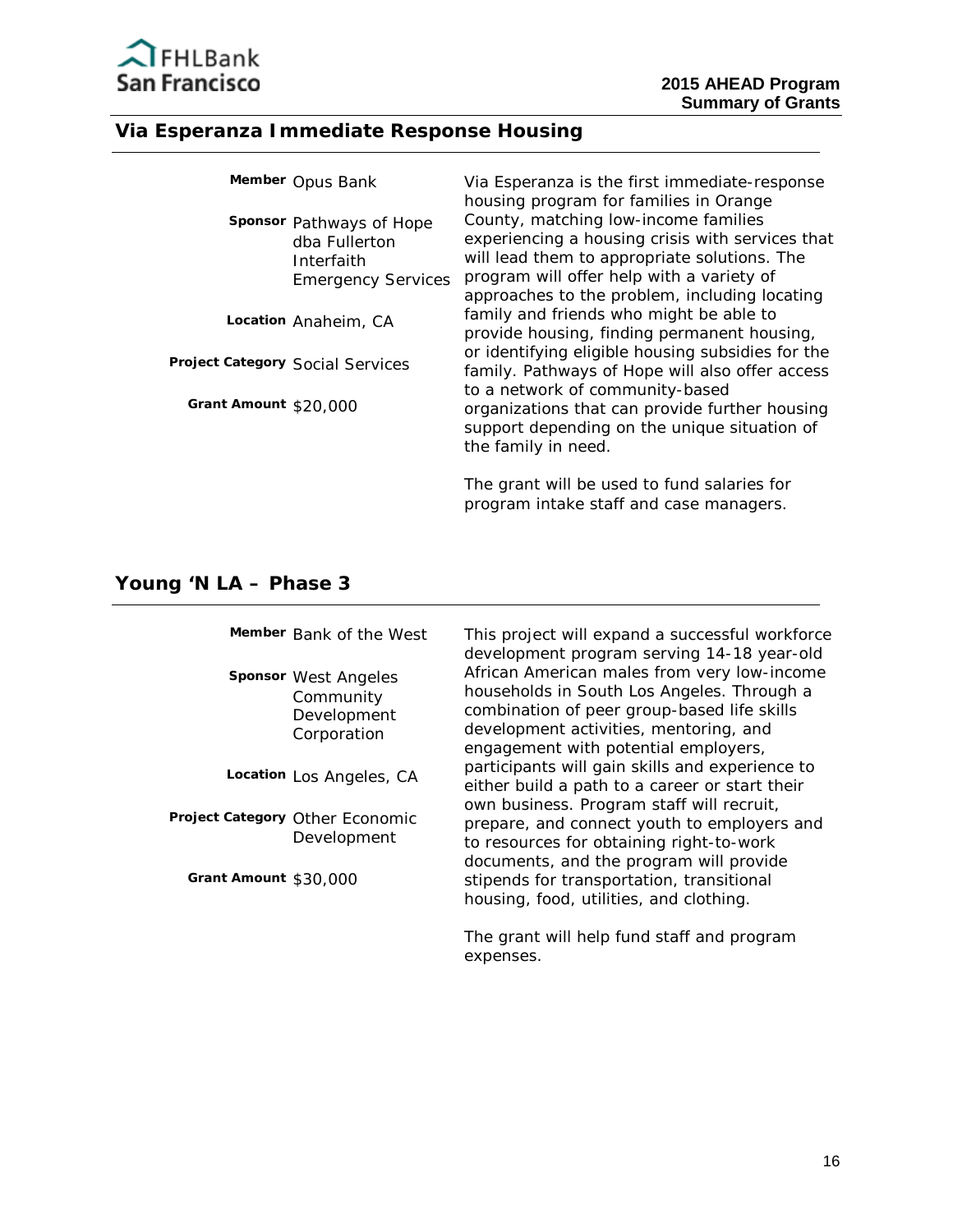# NEVADA

### **Golden Rainbow Affordable Housing for People and Families with HIV/AIDS**

**Member** Nevada State Bank

 Nevada, Inc. **Sponsor** Golden Rainbow of

**Location** Las Vegas, NV

 **Project Category** Social Services

**Grant Amount** \$20,000

Golden Rainbow is one of the largest nonprofit organizations in Nevada dedicated to supporting people and families living with HIV/AIDS. Direct services include finding affordable housing for and providing financial assistance to men, women, and children infected or affected by HIV/AIDS. Recently, the organization was offered free long-term use of an office suite located closer to partner services and along a major bus line, which will save the nonprofit over \$2,000 per month in rent and lower transportation costs for lowincome clients. To make the office space usable, tenant improvements, such as painting and replacing worn carpets, are needed, and a new telephone system and other technology upgrades must be purchased and installed.

The grant will be used to pay for office improvements, technology upgrades, and office equipment.

# **Military and Veterans Legal Assistance Project**

|                       | Member Charles Schwab<br>Bank          | This project will develop a legal assistance<br>program for active duty military, Reservists<br>and National Guard troops, and veterans.                                                           |
|-----------------------|----------------------------------------|----------------------------------------------------------------------------------------------------------------------------------------------------------------------------------------------------|
|                       | Sponsor Nevada Community<br>Foundation | These groups often need assistance with a<br>variety of civil legal matters, such as accessing<br>military benefits; resolving housing,                                                            |
|                       | Location Reno, NV                      | employment, or financial issues related to long<br>deployments; and executing power of attorney                                                                                                    |
|                       | Project Category Social Services       | documents. Project objectives include<br>determining the number of veterans in need of                                                                                                             |
| Grant Amount \$30,000 |                                        | legal services, mapping of available resources,<br>cataloging services in a database, determining<br>the best service delivery methods, and<br>measuring program impact after service<br>delivery. |
|                       |                                        | The grant funds will be used to support<br>salaries for staff to develop the legal                                                                                                                 |

assistance program.